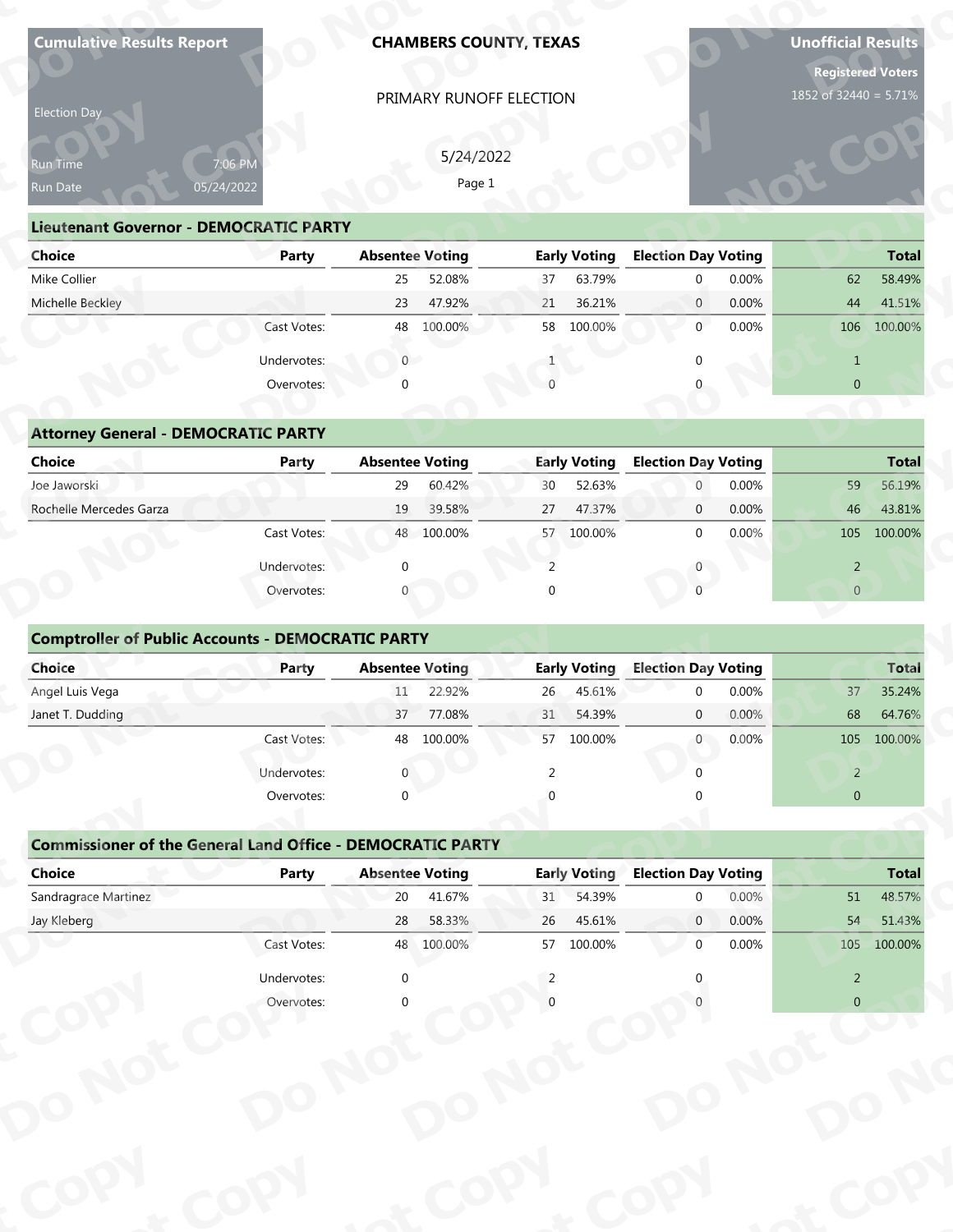| Election Day<br>Run Time<br>Run Date                              | 7:06 PM                   |                        | PRIMARY RUNOFF ELECTION          |          |                               |                            |       | <b>Registered Voters</b> |                                             |
|-------------------------------------------------------------------|---------------------------|------------------------|----------------------------------|----------|-------------------------------|----------------------------|-------|--------------------------|---------------------------------------------|
|                                                                   |                           |                        |                                  |          |                               |                            |       | 1852 of 32440 = 5.71%    |                                             |
|                                                                   |                           |                        |                                  |          |                               |                            |       |                          |                                             |
|                                                                   |                           |                        | 5/24/2022                        |          |                               |                            |       |                          |                                             |
|                                                                   | 05/24/2022                |                        | Page 2                           |          |                               |                            |       |                          |                                             |
|                                                                   |                           |                        |                                  |          |                               |                            |       |                          |                                             |
| <b>Attorney General - REPUBLICAN PARTY</b><br><b>Choice</b>       |                           |                        |                                  |          |                               | <b>Election Day Voting</b> |       |                          | <b>Total</b>                                |
| George P. Bush                                                    | <b>Party</b>              | 34                     | <b>Absentee Voting</b><br>39.53% | 405      | <b>Early Voting</b><br>24.71% | $\mathbf{0}$               | 0.00% | 439                      | 25.45%                                      |
| Ken Paxton                                                        |                           | 52                     | 60.47%                           | 1,234    | 75.29%                        | $\mathbf{0}$               | 0.00% | 1,286                    | 74.55%                                      |
|                                                                   | Cast Votes:               |                        | 86 100.00%                       | 1,639    | 100.00%                       | $\mathbf{0}$               | 0.00% | 1,725                    | 100.00%                                     |
|                                                                   | Undervotes:               | $\overline{0}$         |                                  | 20       |                               | <sup>0</sup>               |       | 20                       |                                             |
|                                                                   | Overvotes:                |                        |                                  |          |                               |                            |       | $\overline{0}$           |                                             |
|                                                                   |                           |                        |                                  |          |                               |                            |       |                          |                                             |
| <b>Commissioner of the General Land Office - REPUBLICAN PARTY</b> |                           |                        |                                  |          |                               |                            |       |                          |                                             |
| <b>Choice</b>                                                     | <b>Party</b>              | <b>Absentee Voting</b> |                                  |          | <b>Early Voting</b>           | <b>Election Day Voting</b> |       |                          | <b>Total</b>                                |
| Tim Westley                                                       |                           | 33                     | 40.24%                           | 496      | 32.46%                        | $\mathbf{0}$               | 0.00% | 529                      | 32.86%                                      |
| Dawn Buckingham                                                   |                           | 49                     | 59.76%                           | 1,032    | 67.54%                        | $\mathbf{0}$               | 0.00% | 1,081                    | 67.14%                                      |
|                                                                   | Cast Votes:               |                        | 82 100.00%                       | 1,528    | 100.00%                       | $\mathbf{0}$               | 0.00% | 1,610                    | 100.00%                                     |
|                                                                   | Undervotes:               |                        |                                  | 131      |                               | $\mathbf{0}$               |       | 135                      |                                             |
|                                                                   | Overvotes:                |                        |                                  | $\Omega$ |                               | $\Omega$                   |       | $\overline{0}$           |                                             |
| <b>Railroad Commissioner - REPUBLICAN PARTY</b>                   |                           |                        |                                  |          |                               |                            |       |                          |                                             |
| Choice                                                            | Party                     | <b>Absentee Voting</b> |                                  |          | <b>Early Voting</b>           | <b>Election Day Voting</b> |       |                          | <b>Total</b>                                |
| Wayne Christian                                                   |                           | 61                     | 74.39%                           | 1,195    | 76.60%                        | $\Omega$                   | 0.00% | 1,256                    | 76.49%                                      |
|                                                                   |                           |                        |                                  |          |                               |                            |       |                          |                                             |
| Sarah Stogner                                                     |                           | 21                     | 25.61%                           | 365      | 23.40%                        | $\mathbf 0$                | 0.00% | 386                      | 23.51%                                      |
|                                                                   | Cast Votes:               |                        | 82 100.00%                       | 1,560    | 100.00%                       | $\overline{0}$             | 0.00% |                          | 1,642 100.00%                               |
|                                                                   | Undervotes:               |                        |                                  | 99       |                               | $\Omega$                   |       | 103                      |                                             |
|                                                                   | Overvotes:                | $\Omega$               |                                  |          |                               |                            |       | $\pmb{0}$                |                                             |
|                                                                   |                           |                        |                                  |          |                               |                            |       |                          |                                             |
| State Representative, District No. 23 - REPUBLICAN PARTY          |                           |                        |                                  |          |                               |                            |       |                          |                                             |
| <b>Choice</b>                                                     | <b>Party</b>              | <b>Absentee Voting</b> |                                  |          | <b>Early Voting</b>           | <b>Election Day Voting</b> |       |                          |                                             |
| Terri Leo-Wilson                                                  |                           | 50                     | 58.14%                           | 963      | 58.58%                        | $\mathbf 0$                | 0.00% | 1,013                    |                                             |
| Patrick Gurski                                                    |                           | 36                     | 41.86%                           | 681      | 41.42%                        | $\overline{0}$             | 0.00% | 717                      |                                             |
|                                                                   | Cast Votes:               |                        | 86 100.00%                       | 1,644    | 100.00%                       | $\mathbf 0$                | 0.00% | 1,730                    |                                             |
|                                                                   | Undervotes:<br>Overvotes: | $\mathbf 0$            |                                  | 15       |                               |                            |       | 15<br>$\overline{0}$     | <b>Total</b><br>58.55%<br>41.45%<br>100.00% |

| 7:06 PM<br>05/24/2022 |                                            | Page 2   |                                                                                                                                                                                                           |                                                                                                     |       |                                                          |              |
|-----------------------|--------------------------------------------|----------|-----------------------------------------------------------------------------------------------------------------------------------------------------------------------------------------------------------|-----------------------------------------------------------------------------------------------------|-------|----------------------------------------------------------|--------------|
| Party                 |                                            |          |                                                                                                                                                                                                           |                                                                                                     |       |                                                          | <b>Total</b> |
|                       | 34                                         |          | 24.71%                                                                                                                                                                                                    | $\mathbf 0$                                                                                         | 0.00% | 439                                                      | 25.45%       |
|                       | 52                                         |          | 75.29%                                                                                                                                                                                                    | $\overline{0}$                                                                                      | 0.00% | 1,286                                                    | 74.55%       |
| Cast Votes:           | 86                                         |          | 100.00%                                                                                                                                                                                                   | $\mathbf{0}$                                                                                        | 0.00% | 1,725                                                    | 100.00%      |
| Undervotes:           | $\overline{0}$                             |          |                                                                                                                                                                                                           | $\boldsymbol{0}$                                                                                    |       | 20                                                       |              |
| Overvotes:            | <sup>0</sup>                               |          |                                                                                                                                                                                                           | $\Omega$                                                                                            |       | $\overline{0}$                                           |              |
|                       |                                            |          |                                                                                                                                                                                                           |                                                                                                     |       |                                                          |              |
| <b>Party</b>          |                                            |          |                                                                                                                                                                                                           |                                                                                                     |       |                                                          | <b>Total</b> |
|                       | 33                                         |          | 32.46%                                                                                                                                                                                                    | $\mathbf{0}$                                                                                        | 0.00% | 529                                                      | 32.86%       |
|                       | 49                                         |          | 67.54%                                                                                                                                                                                                    | $\mathbf 0$                                                                                         | 0.00% | 1,081                                                    | 67.14%       |
| Cast Votes:           |                                            |          | 100.00%                                                                                                                                                                                                   | $\mathbf 0$                                                                                         | 0.00% | 1,610                                                    | 100.00%      |
| Undervotes:           |                                            |          |                                                                                                                                                                                                           | $\mathbf 0$                                                                                         |       | 135                                                      |              |
| Overvotes:            | 0                                          | $\Omega$ |                                                                                                                                                                                                           | $\mathbf{0}$                                                                                        |       | $\overline{0}$                                           |              |
|                       | <b>Attorney General - REPUBLICAN PARTY</b> |          | 5/24/2022<br><b>Absentee Voting</b><br>39.53%<br>60.47%<br>100.00%<br>20<br><b>Commissioner of the General Land Office - REPUBLICAN PARTY</b><br><b>Absentee Voting</b><br>40.24%<br>59.76%<br>82 100.00% | <b>Early Voting</b><br>405<br>1,234<br>1,639<br><b>Early Voting</b><br>496<br>1,032<br>1,528<br>131 |       | <b>Election Day Voting</b><br><b>Election Day Voting</b> |              |

# **Commissioner of the General Land (**

| Run Time<br>Run Date                                              | 7:06 PM<br>05/24/2022 | 5/24/2022<br>Page 2    |                     |                            |                  |
|-------------------------------------------------------------------|-----------------------|------------------------|---------------------|----------------------------|------------------|
| <b>Attorney General - REPUBLICAN PARTY</b>                        |                       |                        |                     |                            |                  |
| <b>Choice</b>                                                     | Party                 | <b>Absentee Voting</b> | <b>Early Voting</b> | <b>Election Day Voting</b> | <b>Total</b>     |
| George P. Bush                                                    |                       | 39.53%<br>34           | 24.71%<br>405       | 0.00%<br>$\Omega$          | 439<br>25.45%    |
| Ken Paxton                                                        |                       | 60.47%<br>52           | 1,234<br>75.29%     | 0.00%<br>$\mathbf{0}$      | 1,286<br>74.55%  |
|                                                                   | Cast Votes:           | 86<br>100.00%          | 1,639<br>100.00%    | 0.00%<br>$\Omega$          | 100.00%<br>1,725 |
|                                                                   | Undervotes:           | $\overline{0}$         | 20                  | $\Omega$                   | 20               |
|                                                                   | Overvotes:            | ∩                      |                     |                            | $\overline{0}$   |
|                                                                   |                       |                        |                     |                            |                  |
| <b>Commissioner of the General Land Office - REPUBLICAN PARTY</b> |                       |                        |                     |                            |                  |
| <b>Choice</b>                                                     | Party                 | <b>Absentee Voting</b> | <b>Early Voting</b> | <b>Election Day Voting</b> | <b>Total</b>     |
| Tim Westley                                                       |                       | 40.24%<br>33           | 496<br>32.46%       | 0.00%<br>$\mathbf{0}$      | 529<br>32.86%    |
| Dawn Buckingham                                                   |                       | 49<br>59.76%           | 1,032<br>67.54%     | 0.00%<br>$\mathbf{0}$      | 1,081<br>67.14%  |
|                                                                   | Cast Votes:           | 82 100.00%             | 100.00%<br>1,528    | $\mathbf 0$<br>0.00%       | 100.00%<br>1,610 |
|                                                                   | Undervotes:           |                        | 131                 | $\mathbf{0}$               | 135              |
|                                                                   | Overvotes:            |                        | $\Omega$            |                            | $\overline{0}$   |
|                                                                   |                       |                        |                     |                            |                  |
| <b>Railroad Commissioner - REPUBLICAN PARTY</b>                   |                       |                        |                     |                            |                  |
| Choice                                                            | Party                 | <b>Absentee Voting</b> | <b>Early Voting</b> | <b>Election Day Voting</b> | <b>Total</b>     |
| Wayne Christian                                                   |                       | 74.39%<br>61           | 76.60%<br>1,195     | 0.00%<br>$\Omega$          | 76.49%<br>1,256  |
| Sarah Stogner                                                     |                       | 25.61%<br>21           | 23.40%<br>365       | 0.00%<br>$\mathbf{0}$      | 386<br>23.51%    |
|                                                                   | Cast Votes:           | 82 100.00%             | 1,560<br>100.00%    | 0.00%<br>$\overline{0}$    | 1,642<br>100.00% |
|                                                                   |                       |                        |                     |                            |                  |

| Election Day                                                      |                       |                        | 5/24/2022              |                 |                     |                            |                           |              |              |
|-------------------------------------------------------------------|-----------------------|------------------------|------------------------|-----------------|---------------------|----------------------------|---------------------------|--------------|--------------|
| Run Time<br>Run Date                                              | 7:06 PN<br>05/24/2022 |                        | Page 2                 |                 |                     |                            |                           |              |              |
| <b>Attorney General - REPUBLICAN PARTY</b>                        |                       |                        |                        |                 |                     |                            |                           |              |              |
| <b>Choice</b>                                                     | <b>Party</b>          | <b>Absentee Voting</b> |                        |                 | <b>Early Voting</b> | <b>Election Day Voting</b> |                           |              | <b>Total</b> |
| George P. Bush                                                    |                       | 34                     | 39.53%                 | 405             | 24.71%              |                            | $\mathbf 0$<br>0.00%      | 439          | 25.45%       |
| Ken Paxton                                                        |                       | 52                     | 60.47%                 | 1,234           | 75.29%              | $\mathbf{0}$               | 0.00%                     | 1,286        | 74.55%       |
|                                                                   | Cast Votes:           | 86                     | 100.00%                | 1,639           | 100.00%             |                            | $\overline{0}$<br>0.00%   | 1,725        | 100.00%      |
|                                                                   | Undervotes:           | $\overline{0}$         |                        | 20              |                     |                            | $\mathbf{0}$              | 20           |              |
|                                                                   | Overvotes:            | $\Omega$               |                        | $\Omega$        |                     | $\Omega$                   |                           | $\mathbf{0}$ |              |
|                                                                   |                       |                        |                        |                 |                     |                            |                           |              |              |
| <b>Commissioner of the General Land Office - REPUBLICAN PARTY</b> |                       |                        |                        |                 |                     |                            |                           |              |              |
| <b>Choice</b>                                                     | Party                 | <b>Absentee Voting</b> |                        |                 | <b>Early Voting</b> | <b>Election Day Voting</b> |                           |              | <b>Total</b> |
| Tim Westley                                                       |                       | 33                     | 40.24%                 | 496             | 32.46%              |                            | 0.00%<br>$\overline{0}$   | 529          | 32.86%       |
| Dawn Buckingham                                                   |                       | 49                     | 59.76%                 | 1,032           | 67.54%              | $\mathbf{0}$               | 0.00%                     | 1,081        | 67.14%       |
|                                                                   | Cast Votes:           |                        | 82 100.00%             | 1,528           | 100.00%             |                            | $\overline{0}$<br>0.00%   | 1,610        | 100.00%      |
|                                                                   | Undervotes:           |                        |                        | 131             |                     |                            | 0                         | 135          |              |
|                                                                   | Overvotes:            |                        |                        | $\Omega$        |                     |                            | $\Omega$                  | $\Omega$     |              |
|                                                                   |                       |                        |                        |                 |                     |                            |                           |              |              |
| <b>Railroad Commissioner - REPUBLICAN PARTY</b>                   |                       |                        |                        |                 |                     |                            |                           |              |              |
| Choice                                                            | Party                 | <b>Absentee Voting</b> |                        |                 | <b>Early Voting</b> | <b>Election Day Voting</b> |                           |              | <b>Total</b> |
| Wayne Christian                                                   |                       | 61                     | 74.39%                 | 1,195           | 76.60%              |                            | 0.00%<br>$\mathbf 0$      | 1,256        | 76.49%       |
| Sarah Stogner                                                     |                       | 21                     | 25.61%                 | 365             | 23.40%              |                            | $\boldsymbol{0}$<br>0.00% | 386          | 23.51%       |
|                                                                   | Cast Votes:           | 82                     | 100.00%                | 1,560           | 100.00%             |                            | 0.00%<br>$\mathbf 0$      | 1,642        | 100.00%      |
|                                                                   | Undervotes:           |                        |                        | 99              |                     |                            | $\Omega$                  | 103          |              |
|                                                                   | Overvotes:            | $\Omega$               |                        | C               |                     |                            |                           | $\mathbf{0}$ |              |
|                                                                   |                       |                        |                        |                 |                     |                            |                           |              |              |
| State Representative, District No. 23 - REPUBLICAN PARTY          |                       |                        |                        |                 |                     |                            |                           |              |              |
| Choice                                                            | Party                 |                        | <b>Absentee Voting</b> |                 | <b>Early Voting</b> | <b>Election Day Voting</b> |                           |              | <b>Total</b> |
| Terri Leo-Wilson                                                  |                       | 50                     | 58.14%                 | 963             | 58.58%              |                            | 0.00%<br>0                | 1,013        | 58.55%       |
| $D0 +$ rick Curcki                                                |                       | 2C                     | A10CO                  | C <sub>01</sub> | 11100               | $\Omega$                   | 0.000                     | 717          | $A1$ $AED$   |

## **State Representative, District No. 23 - REPUBLICAN PARTY<br>Choice Party Absentee Voting<br>Terri Leo-Wilson 50 58.149 Choice Party Party Absentee Voting Party Party Party Party Party Party Party Absentee Voting <b>Party Party Party Party Party Party** Party Party Party Party Party Party Party Party Party Party Party Party Party Party Terri Leo-Wilson 58.55% 0 0.00% 1,013 58.55%<br>Patrick Gurski 36 41.86% 681 41.42% 0 0.00% 717 41.45%<br>Cast Votes: 86 100.00% 1,644 100.00% 0 0.00% 1,730 100.00% Patrick Gurski 36 41.86% 681 41.42% 0 0.00% 717 41.45% Cast Votes: 86 100.00% 1,644 100.00% 0 0.00% 1,730 100.00% Undervotes: 0 15 0 15 0 15 Overvotes: 0 0 0 0 **ot**  $\overline{\text{O}}$  **p**  $\overline{\text{O}}$ Undervotes:<br>
Overvotes: **Pat otp**<br> **o**<br> **o**<br> **o**<br> **o**<br> **o**  $\begin{array}{c} 15 \\ 0 \end{array}$ **py o**<br>**or** Votes Absentee **<sup>p</sup> y Cast ot <sup>o</sup>** FINIMARTY<br> **Bigge 2**<br> **Absentee Voting Early**<br> **Bigge 2**<br> **Bigge 2**<br> **Bigge 2**<br> **Bigge 2**<br> **Example 2**<br> **Bigge 2**<br> **Example 2**<br> **Example 10**<br> **Example 2**<br> **Example 10**<br> **Example 2**<br> **Example 10**<br> **Bigge 10000%**<br> **Example 1 o y P py Railroad Commissioner - REPUBLICAN P<br>
Choice**<br>
Wayne Christian<br>
Sarah Stogner<br>
Cast Votes<br>
Undervotes<br>
Overvotes<br>
Overvotes<br> **State Representative, District No. 23 - F<br>
Choice**<br>
Party<br>
Terri Leo-Wilson<br>
Patrick Gurski<br>
Ca **Attorney General - REPUBLICAN PARTY**<br>
Choice Paush<br>
Ken Paxton<br>
Ken Paxton<br>
Cast Votes<br>
Undervotes<br>
Commissioner of the General Land Offic<br>
Choice Party<br>
Dawn Buckingham<br>
Cast Votes<br>
Undervotes<br>
Railroad Commissioner - RE Date of the Channel State of the Channel State of the Channel State of the Pattern Pattern Pattern Pattern Pattern Pattern Pattern Pattern Pattern Pattern Pattern Pattern Pattern Pattern Pattern Pattern Pattern Pattern Pat **Choice**<br> **Pawn Buckingham**<br> **Railroad Commissione<br>
Choice**<br> **Parah Stogner<br>
State Representative,<br>
Choice<br>
Perri Leo-Wilson<br>
Patrick Gurski** State Representative, District No. 23 - F<br>
Choice Party<br>
Terri Leo-Wilson Patrick Gurski **Early Voting**<br>963 58.58% 681 Representative, District No. 23 - Representative, District No. 23 - Representative<br>Party<br>Burski<br>Cast Votes<br>Divervotes<br>Divervotes<br>Divervotes **Absentee Voting Early Voting Election Day V<br>
61 74.39% 1,195 76.60% 0<br>
21 25.61% 365 23.40% 0<br>
82 100.00% 1,560 100.00% 0<br>
4 99 0<br>
0 0 0 0<br>
<b>BLICAN PARTY**<br>
Absentee Voting Early Voting Election Day V<br>
50 58.14% 963 58.58% **COP!** Early Voting<br>
963 58.58%<br>
681 41.42%<br>
1,644 100.00%<br>
<sup>15</sup> 0<br>
<sup>0</sup><br>
<sup>0</sup>  $\epsilon^{\text{cop}}$ **yot rotal**<br>
529 32.86%<br>
1,081 67.14%<br>
1,610 100.00%<br>
135<br>
0<br> **o**<br> **o**<br> **o**<br>
1,256 76.49%<br>
386 23.51%<br>
1,642 100.00%<br>
103<br>
0<br> **o**<br>
1,013 58.55%<br>
717 41.45%<br>
1,730 100.00%<br>
15<br>
15<br>
1,000.00%  $\frac{6}{6}$  41.86%<br> **100.00%**  $\frac{4\%}{6\%}$ <br>  $\frac{6\%}{0\%}$  1 **For Total**<br>
0.00%<br>
0.00%<br>
1.256 76.49%<br>
0.00%<br>
1.642 100.00%<br>
103<br>
0<br> **Poting<br>
717 41.45%<br>
0.00%<br>
1.730 100.00%<br>
15<br>
0<br>
15<br>
0<br>
0<br>
15 o ytC pection Day Voting**<br> **p** 0.00%<br> **p** 0.00%<br> **p** 0.00%<br> **p** 0.00%<br> **p** 1.725 100.00%<br> **p** 0.00%<br> **p** 0.00%<br> **p** 0.00%<br> **p** 1.081 67.14%<br> **p** 0.00%<br> **p** 1.61 100.00%<br> **p** 0.00%<br> **p** 1.61 100.00%<br> **p** 0.00%<br> **p** 1.755 76.49%<br> **Cot op Total**<br>1,013 58.55%<br>717 41.45%<br>1,730 100.00% **py Dection Day Voting Total 1.013 58.55%<br>
0 0.00% 717 41.45%<br>
0 0.00% 717 41.45%<br>
0 0.00% 1,730 100.00%**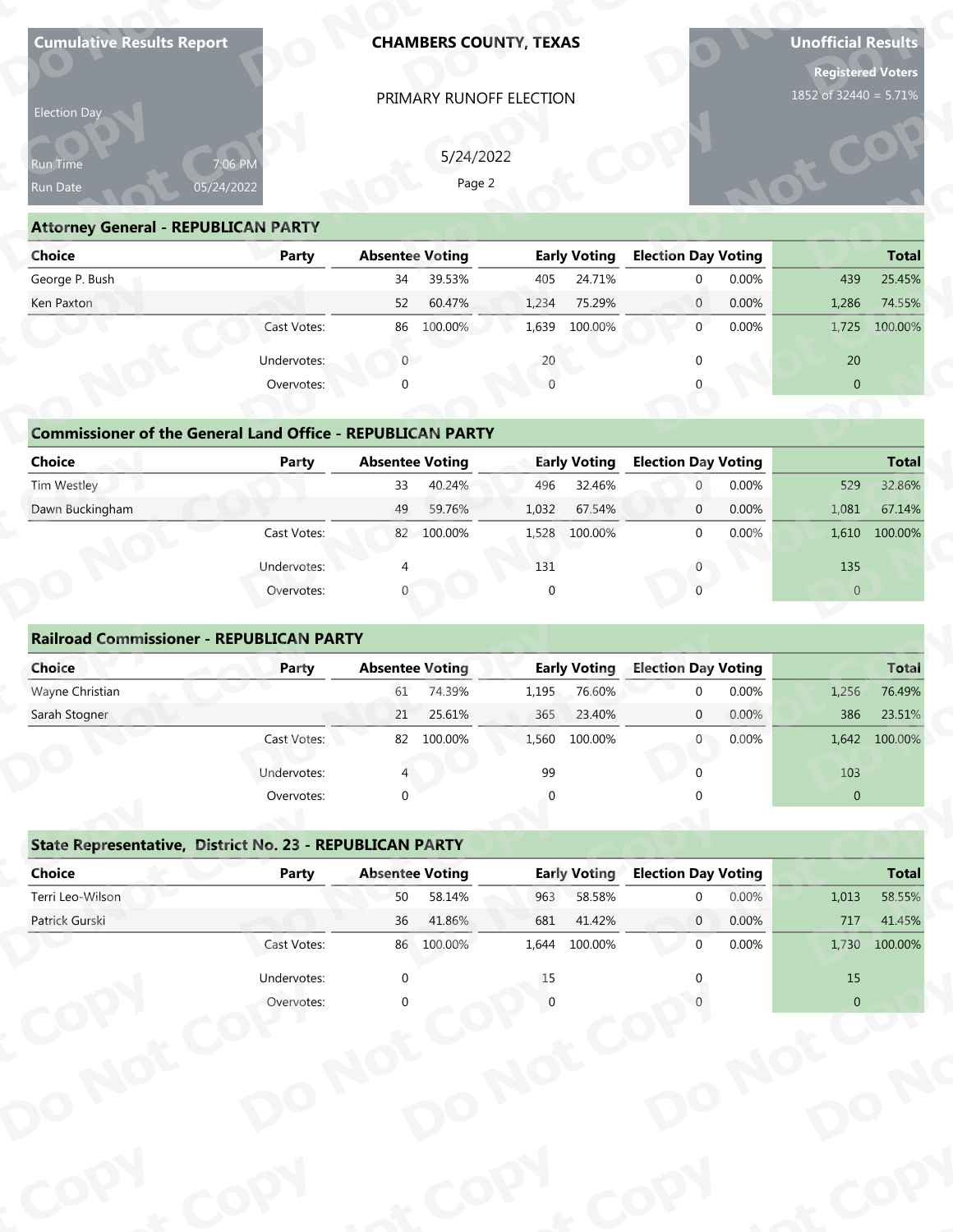|                                                         | <b>Cumulative Results Report</b> | <b>CHAMBERS COUNTY, TEXAS</b><br>PRIMARY RUNOFF ELECTION |                              |                                                  | <b>Unofficial Results</b><br><b>Registered Voters</b><br>1852 of 32440 = 5.71% |
|---------------------------------------------------------|----------------------------------|----------------------------------------------------------|------------------------------|--------------------------------------------------|--------------------------------------------------------------------------------|
| Election Day                                            |                                  |                                                          |                              |                                                  |                                                                                |
|                                                         |                                  |                                                          |                              |                                                  |                                                                                |
| Run Time                                                | 7:06 PM                          | 5/24/2022<br>Page 3                                      |                              |                                                  |                                                                                |
| Run Date                                                | 05/24/2022                       |                                                          |                              |                                                  |                                                                                |
| <b>Precinct Chair, Precinct 2 - REPUBLICAN PARTY</b>    |                                  |                                                          |                              |                                                  |                                                                                |
| <b>Choice</b>                                           | <b>Party</b>                     | <b>Absentee Voting</b>                                   | <b>Early Voting</b>          | <b>Election Day Voting</b>                       | <b>Total</b>                                                                   |
| Saree Nash<br><b>Wendy Copeland</b>                     |                                  | 0.00%<br>$\overline{0}$<br>2 100.00%                     | 25.53%<br>12<br>74.47%<br>35 | $\mathbf{0}$<br>0.00%<br>0.00%<br>$\overline{0}$ | 24.49%<br>12<br>75.51%<br>37                                                   |
|                                                         | Cast Votes:                      | 2 100.00%                                                | 47<br>100.00%                | $\mathbf{0}$<br>0.00%                            | 49<br>100.00%                                                                  |
|                                                         |                                  |                                                          |                              |                                                  |                                                                                |
|                                                         | Undervotes:                      | $\overline{0}$<br>∩                                      |                              | $\Omega$                                         | 5<br>$\overline{0}$                                                            |
|                                                         | Overvotes:                       |                                                          |                              |                                                  |                                                                                |
| <b>Precinct Chair, Precinct 4 - REPUBLICAN PARTY</b>    |                                  |                                                          |                              |                                                  |                                                                                |
| <b>Choice</b>                                           | <b>Party</b>                     | <b>Absentee Voting</b>                                   | <b>Early Voting</b>          | <b>Election Day Voting</b>                       | <b>Total</b>                                                                   |
| Steve Villemez                                          |                                  | $2^{\circ}$<br>25.00%                                    | 81<br>37.85%                 | 0.00%<br>$\mathbf{0}$                            | 37.39%<br>83                                                                   |
| Calyn Copeland Wesson                                   |                                  | 6 75.00%                                                 | 62.15%<br>133                | 0.00%<br>$\mathbf{0}$                            | 139<br>62.61%                                                                  |
|                                                         | Cast Votes:                      | 8 100.00%                                                | 214 100.00%                  | $\mathbf{0}$<br>0.00%                            | 222<br>100.00%                                                                 |
|                                                         | Undervotes:                      | 2                                                        | 39                           | $\mathbf 0$                                      | 41                                                                             |
|                                                         | Overvotes:                       |                                                          | $\Omega$                     | $\Omega$                                         | $\overline{0}$                                                                 |
|                                                         |                                  |                                                          |                              |                                                  |                                                                                |
| Precinct Chair, Precinct 6 - REPUBLICAN PARTY<br>Choice | Party                            | <b>Absentee Voting</b>                                   | <b>Early Voting</b>          | <b>Election Day Voting</b>                       | Total                                                                          |
| Kevin Foltz                                             |                                  | 16.67%<br>$\mathbf{1}$                                   | 35.77%<br>49                 | 0.00%<br>$\Omega$                                | 34.97%<br>50                                                                   |
| Lauren Van Deventer                                     |                                  | 83.33%<br>5 <sub>1</sub>                                 | 88<br>64.23%                 | 0.00%<br>$\mathbf 0$                             | 93<br>65.03%                                                                   |
|                                                         | Cast Votes:                      | 6 100.00%                                                | 137<br>100.00%               | 0.00%<br>$\overline{0}$                          | 143<br>100.00%                                                                 |
|                                                         | Undervotes:                      |                                                          |                              | $\cap$                                           | $\overline{4}$                                                                 |
|                                                         | Overvotes:                       | $\Omega$                                                 |                              |                                                  | $\overline{0}$                                                                 |
|                                                         |                                  |                                                          |                              |                                                  |                                                                                |
|                                                         |                                  |                                                          |                              |                                                  |                                                                                |
| <b>Precinct Chair, Precinct 7 - REPUBLICAN PARTY</b>    |                                  |                                                          |                              |                                                  |                                                                                |
| <b>Choice</b>                                           | <b>Party</b>                     | <b>Absentee Voting</b>                                   | <b>Early Voting</b>          | <b>Election Day Voting</b>                       | <b>Total</b>                                                                   |
| Jeffrey Jenkins                                         |                                  | 2 100.00%                                                | 77.00%<br>77                 | 0.00%<br>$\mathbf 0$                             | 79                                                                             |
| Sonja Moore                                             |                                  | 0.00%<br>$\overline{0}$                                  | 23.00%<br>23                 | 0.00%<br>$\overline{0}$                          | 77.45%<br>23<br>22.55%                                                         |
|                                                         | Cast Votes:                      | 2 100.00%                                                | 100<br>100.00%               | 0.00%<br>$\mathbf 0$                             | 102<br>100.00%                                                                 |
|                                                         | Undervotes:<br>Overvotes:        | $\mathbf{0}$                                             |                              |                                                  | $\overline{3}$<br>$\overline{0}$                                               |

| Election Day                                         |              |                        |                     |                            |                |
|------------------------------------------------------|--------------|------------------------|---------------------|----------------------------|----------------|
| Run Time                                             | 7:06 PM      | 5/24/2022              |                     |                            |                |
| Run Date                                             | 05/24/2022   | Page 3                 |                     |                            |                |
| <b>Precinct Chair, Precinct 2 - REPUBLICAN PARTY</b> |              |                        |                     |                            |                |
| Choice                                               | <b>Party</b> | <b>Absentee Voting</b> | <b>Early Voting</b> | <b>Election Day Voting</b> | <b>Total</b>   |
| Saree Nash                                           |              | 0.00%<br>$\mathbf 0$   | 25.53%<br>12        | 0.00%<br>$\mathbf 0$       | 24.49%<br>12   |
| Wendy Copeland                                       |              | 2 100.00%              | 74.47%<br>35        | 0.00%<br>$\mathbf{0}$      | 75.51%<br>37   |
|                                                      | Cast Votes:  | 2 100.00%              | 47<br>100.00%       | 0.00%<br>$\mathbf{0}$      | 49<br>100.00%  |
|                                                      | Undervotes:  | $\overline{0}$         | 5                   | $\Omega$                   | 5              |
|                                                      | Overvotes:   | $\Omega$               |                     | $\Omega$                   | $\mathbf{0}$   |
|                                                      |              |                        |                     |                            |                |
| <b>Precinct Chair, Precinct 4 - REPUBLICAN PARTY</b> |              |                        |                     |                            |                |
| Choice                                               | Party        | <b>Absentee Voting</b> | <b>Early Voting</b> | <b>Election Day Voting</b> | <b>Total</b>   |
| Steve Villemez                                       |              | 25.00%<br>$2^{\circ}$  | 37.85%<br>81        | 0.00%<br>$\mathbf{0}$      | 37.39%<br>83   |
| Calyn Copeland Wesson                                |              | 75.00%<br>6            | 133<br>62.15%       | 0.00%<br>$\mathbf{0}$      | 139<br>62.61%  |
|                                                      | Cast Votes:  | 8 100.00%              | 214 100.00%         | $\mathbf{0}$<br>0.00%      | 222<br>100.00% |
|                                                      | Undervotes:  | 2                      | 39                  | $\mathbf{0}$               | 41             |
|                                                      | Overvotes:   |                        | $\Omega$            | $\Omega$                   | $\overline{0}$ |
|                                                      |              |                        |                     |                            |                |
| <b>Precinct Chair, Precinct 6 - REPUBLICAN PARTY</b> |              |                        |                     |                            |                |
| Choice                                               | Party        | <b>Absentee Voting</b> | <b>Early Voting</b> | <b>Election Day Voting</b> | <b>Total</b>   |
| Kevin Foltz                                          |              | 16.67%<br>$\mathbf{1}$ | 35.77%<br>49        | 0.00%<br>$\mathbf{0}$      | 34.97%<br>50   |
| Lauren Van Deventer                                  |              | 83.33%<br>5            | 88<br>64.23%        | 0.00%<br>$\mathbf{0}$      | 93<br>65.03%   |
|                                                      | Cast Votes:  | 6 100.00%              | 137<br>100.00%      | $\overline{0}$<br>0.00%    | 143<br>100.00% |
|                                                      | Undervotes:  | $\mathbf 0$            | 4                   | <sup>0</sup>               | $\overline{4}$ |
|                                                      | Overvotes:   | $\Omega$               |                     |                            | $\mathbf{0}$   |
|                                                      |              |                        |                     |                            |                |
| <b>Precinct Chair, Precinct 7 - REPUBLICAN PARTY</b> |              |                        |                     |                            |                |
| <b>Choice</b>                                        | <b>Party</b> | <b>Absentee Voting</b> | <b>Early Voting</b> | <b>Election Day Voting</b> | <b>Total</b>   |
| Jeffrey Jenkins                                      |              | 2 100.00%              | 77.00%<br>77        | 0.00%<br>0                 | 77.45%<br>79   |
| Conis Macce                                          |              | 0.000<br>$\cap$        | วว<br><b>OOO CC</b> | 0.000<br>$\Omega$          | າລ<br>22E00    |

# **Drecinct Chair, Precinct 4 - REPUBLI**

| Saree Nash                                           |              | 0.00%<br>$\mathbf{0}$  | 25.53%<br>12        | 0.00%<br>$\mathbf 0$       | 24.49%<br>12   |
|------------------------------------------------------|--------------|------------------------|---------------------|----------------------------|----------------|
| Wendy Copeland                                       |              | 2 100.00%              | 74.47%<br>35        | 0.00%<br>$\overline{0}$    | 37<br>75.51%   |
|                                                      | Cast Votes:  | 100.00%<br>2           | 47<br>100.00%       | $\mathbf 0$<br>0.00%       | 49 100.00%     |
|                                                      | Undervotes:  | $\overline{0}$         |                     | $\mathbf{0}$               | 5              |
|                                                      | Overvotes:   | $\mathbf 0$            |                     | $\Omega$                   | $\overline{0}$ |
|                                                      |              |                        |                     |                            |                |
| <b>Precinct Chair, Precinct 4 - REPUBLICAN PARTY</b> |              |                        |                     |                            |                |
| <b>Choice</b>                                        | <b>Party</b> | <b>Absentee Voting</b> | <b>Early Voting</b> | <b>Election Day Voting</b> | <b>Total</b>   |
| Steve Villemez                                       |              | 2<br>25.00%            | 37.85%<br>81        | 0.00%<br>$\mathbf{0}$      | 83<br>37.39%   |
| Calyn Copeland Wesson                                |              | 75.00%<br>6            | 62.15%<br>133       | 0.00%<br>$\overline{0}$    | 139<br>62.61%  |
|                                                      | Cast Votes:  | 8 100.00%              | 214<br>100.00%      | 0.00%<br>0                 | 100.00%<br>222 |
|                                                      | Undervotes:  | $\overline{2}$         | 39                  | 0                          | 41             |
|                                                      | Overvotes:   | 0                      | $\mathbf 0$         | $\mathbf{0}$               | $\overline{0}$ |
|                                                      |              |                        |                     |                            |                |
| <b>Precinct Chair, Precinct 6 - REPUBLICAN PARTY</b> |              |                        |                     |                            |                |
| Choice                                               | Party        | <b>Absentee Voting</b> | <b>Early Voting</b> | <b>Election Day Voting</b> | <b>Total</b>   |
| Kevin Foltz                                          |              | 16.67%                 | 35.77%<br>49        | 0.00%<br>$\mathbf 0$       | 50<br>34.97%   |
| Lauren Van Deventer                                  |              | 83.33%<br>5            | 88<br>64.23%        | 0.00%<br>$\mathbf{0}$      | 93<br>65.03%   |
|                                                      | Cast Votes:  | 6 100.00%              | 137<br>100.00%      | 0.00%<br>$\mathbf 0$       | 143<br>100.00% |
|                                                      |              |                        |                     |                            |                |

| Choice                                               | Party        | <b>Absentee Voting</b> |                                  |             | Early Voting        | <b>Election Day Voting</b> |       |                | Total        |
|------------------------------------------------------|--------------|------------------------|----------------------------------|-------------|---------------------|----------------------------|-------|----------------|--------------|
| Steve Villemez                                       |              | $2^{\circ}$            | 25.00%                           | 81          | 37.85%              | $\mathbf{0}$               | 0.00% | 83             | 37.39%       |
| Calyn Copeland Wesson                                |              | 6                      | 75.00%                           | 133         | 62.15%              | 0                          | 0.00% | 139            | 62.61%       |
|                                                      | Cast Votes:  |                        | 8 100.00%                        | 214         | 100.00%             | 0                          | 0.00% | 222            | 100.00%      |
|                                                      | Undervotes:  | $\mathcal{P}$          |                                  | 39          |                     | 0                          |       | 41             |              |
|                                                      | Overvotes:   |                        |                                  | $\mathbf 0$ |                     | $\Omega$                   |       | $\overline{0}$ |              |
|                                                      |              |                        |                                  |             |                     |                            |       |                |              |
| <b>Precinct Chair, Precinct 6 - REPUBLICAN PARTY</b> |              |                        |                                  |             |                     |                            |       |                |              |
| Choice                                               | Party        | <b>Absentee Voting</b> |                                  |             | <b>Early Voting</b> | <b>Election Day Voting</b> |       |                | <b>Total</b> |
| Kevin Foltz                                          |              |                        | 16.67%                           | 49          | 35.77%              | $\Omega$                   | 0.00% | 50             | 34.97%       |
| Lauren Van Deventer                                  |              | 5 <sup>7</sup>         | 83.33%                           | 88          | 64.23%              | $\mathbf{0}$               | 0.00% | 93             | 65.03%       |
|                                                      | Cast Votes:  |                        | 6 100.00%                        | 137         | 100.00%             | 0                          | 0.00% | 143            | 100.00%      |
|                                                      | Undervotes:  |                        |                                  |             |                     | $\Omega$                   |       | $\overline{4}$ |              |
|                                                      | Overvotes:   | $\Omega$               |                                  | $\Omega$    |                     |                            |       | $\mathbf{0}$   |              |
|                                                      |              |                        |                                  |             |                     |                            |       |                |              |
| <b>Precinct Chair, Precinct 7 - REPUBLICAN PARTY</b> |              |                        |                                  |             |                     |                            |       |                |              |
| <b>Choice</b>                                        | <b>Party</b> | <b>Absentee Voting</b> |                                  |             | <b>Early Voting</b> | <b>Election Day Voting</b> |       |                | <b>Total</b> |
| Jeffrey Jenkins                                      |              |                        | 2 100.00%                        | 77          | 77.00%              | $\mathbf 0$                | 0.00% | 79             | 77.45%       |
| Conia Moore                                          |              | $\cap$                 | $\Omega$ $\Omega$ <sup>o</sup> / | າາ          | 22 UUOS             | $\cap$                     | 0.009 | つつ             | 22E02        |

## **Precinct Chair, Precinct 7 - REPUBLICAN PARTY<br>Choice Party Party Ab<br>Jeffrev Jenkins Choice Precinct Chair, Precinct 7 - REPUBLICAN PARTY**<br> **Choice** Party Absentee Voting **Election Day Voting** Jeffrey Jenkins 2 100.00% 77 77.00% 0 0.00% 79 77.45% Sonja Moore 0 0.00% 23 23.00% 0 0.00% 23 22.55% Cast Votes: 2 100.00% 100 100.00% 0 0.00% 102 100.00% Undervotes: 0 3 0 3 Overvotes: 0 0 0 0 **ot**  $\overline{\text{O}}$  **p**  $\overline{\text{O}}$ **y**<br>byervotes **D otP**<br> **p**<br> **p**<br> **o**<br> **p**  $\begin{bmatrix} 3 \\ 0 \end{bmatrix}$ **py o**<br>**or** Votes **the vertex vertex of the vertex vertex vertex vertex vertex vertex vertex vertex vertex vertex vertex vertex vertex vertex vertex vertex vertex vertex vertex vertex vertex vertex vertex vertex vertex vertex vertex vertex y Cast** Absentee **ot <sup>o</sup> PARTY**<br> **Absentee Voting**<br> **EXECUTE:**<br> **Absentee Voting**<br> **EXECUTE:**<br> **PARTY**<br> **BARTY**<br> **BARTY**<br> **BARTY**<br> **BARTY**<br> **BARTY**<br> **BARTY**<br> **BARTY**<br> **BARTY**<br> **BARTY**<br> **BARTY**<br> **BARTY**<br> **BARTY**<br> **BARTY**<br> **BARTY**<br> **BARTY**<br> **BARTY o y P py Precinct Chair, Precinct 6 - REPUBLICAN<br>
Choice**<br>
Revin Foltz<br>
Lauren Van Deventer<br>
Cast Votes<br>
Undervotes<br>
Overvotes<br> **Precinct Chair, Precinct 7 - REPUBLICAN<br>
Choice**<br>
Party<br>
Jeffrey Jenkins<br>
Sonja Moore<br>
Cast Votes<br>
Un **Precinct Chair, Precinct 2 - REPUBLICAN**<br>
Saree Nash<br>
Wendy Copeland<br>
Wendy Copeland<br>
Cast Votes<br>
Undervotes<br>
Overvotes<br>
Precinct Chair, Precinct 4 - REPUBLICAN<br>
Colvey Villemez<br>
Calyn Copeland Wesson<br>
Cast Votes<br>
Undervo **call**<br> **ch**<br> **ch**<br> **ch**<br> **ch**<br> **ch**<br> **ch**<br> **ch**<br> **ch**<br> **ch**<br> **ch**<br> **ch**<br> **ch Choice**<br>
Steve Villemez<br>
Calyn Copeland Wesson<br> **Precinct Chair, Precinc<br>
Choice<br>
Alexander Van Deventer<br>
Precinct Chair, Precinc<br>
Choice<br>
Effrey Jenkins<br>
Sonja Moore<br>
Alexander Van Deventer<br>
Sonja Moore Precinct Chair, Precinct 7 - REPUBLICAN**<br> **Choice**<br> *Jeffrey Jenkins* Sonja Moore Jeffrey Jenkins **Early Voting**<br>77 77.00%<br>23 23.00% Party<br>
Party<br>
Party<br>
Didervotes<br>
Undervotes<br>
Undervotes<br>
Overvotes<br>
Overvotes<br>
Party<br>
Overvotes<br>
Overvotes<br>
Overvotes<br>
Overvotes<br>
Overvotes<br>
Overvotes<br>
Overvotes<br>
Overvotes<br>
Overvotes<br>
Overvotes<br>
Overvotes<br>
Overvotes<br>
Over **Example 18 Absentee Voting 49 Absentee Voting 49 Absentee Voting 49 Absentee 10000% 4 as a model of the discovery of the discovery control of the discovery control of the discovery control of the discovery control of the Co yot pypy**  $\epsilon^{\text{cop}}$ **yot ot opy Do** $\frac{0\%}{0\%}$ **For Total**<br>
0.00%<br>
0.00%<br>
93 65.03%<br>
93 65.03%<br>
143 100.00%<br>
4<br>
0.00%<br> **Poting<br>
79 77.45%<br>
0.00%<br>
23 22.55%<br>
102 100.00%<br>
3<br>
0.00%<br>
23 22.55%<br>
102 100.00%<br>
3<br>
0.00% oy Voting Election Day Voting Total**<br>
7 77.00% 0 0.00% 79 77.45%<br>
0 0.00% 23 22.55%<br>
0 0.00% 0 0.00% 23 22.55%<br>
0 0.00% 0 3<br>
0 3 0 0 0 **pection Day Voting**<br> **p** 0 0.00%<br> **p** 0 0.00%<br> **p** 0 0.00%<br> **p** 0 0.00%<br> **p** 0 0.00%<br> **p** 0 0.00%<br> **p** 0 0.00%<br> **p** 0 0.00%<br> **p** 0 0.00%<br> **p** 0 0.00%<br> **p** 0 0.00%<br> **p** 0 0.00%<br> **p** 0 0.00%<br> **p** 0 0.00%<br> **p** 0 0.00%<br> **p** 0 **Cot op Total**<br>
79 77.45%<br>
23 22.55%<br>
102 100.00% **py Dection Day Voting<br>
0 0.00%<br>
0 0.00%<br>
0 0.00%<br>
102 100.00%**